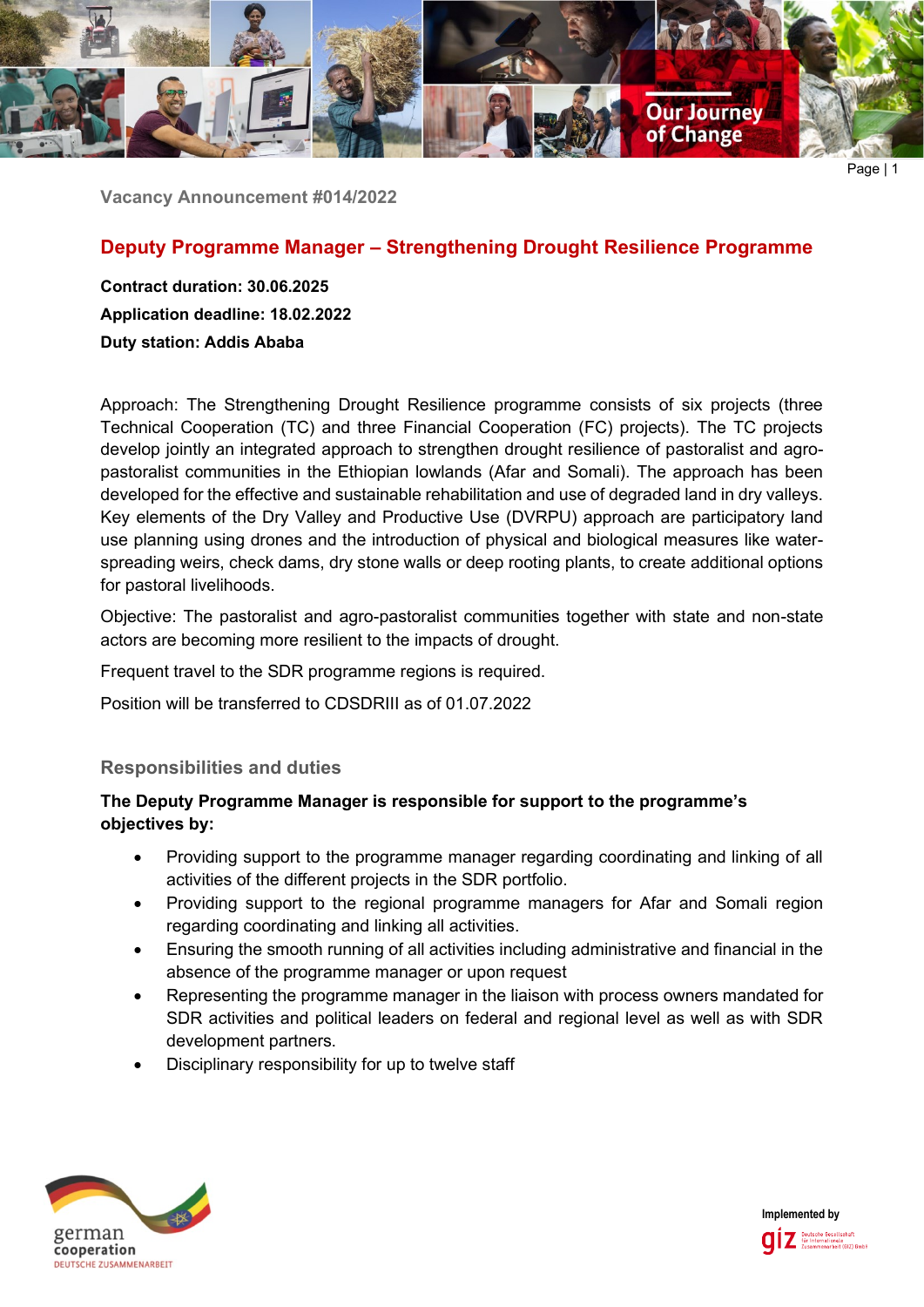

### **The Deputy Programme Manager performs the following tasks:**

- Support the design, continuous further development and management of a cost efficient and effective overall service delivery structure of the SDR programme.
- Assist the programme manager and regional programme managers for Afar and Somali region in providing technical and administrative support towards partners
- Lead staff on federal and regional levels in accordance with GIZ's management principles and guidelines to promote corporate identity,
- Enable employees to carry out tasks independently and create scope for developing creativity and innovation
- Represent SDR regarding all relevant partner institutions, stakeholders and networks at federal and regional level and the SDR programme. This task has to be performed in close coordination with the SDR liaison officer
- Identify national and regional policy challenges and solutions in the area of SDR.
- Advise to develop and describe context-specific lowland approaches for natural resource management integrating their productive use and local value chain development.
- Advise on establishment of effective mechanisms for coordinating, harmonising and monitoring actions with federal and regional partners as well as with national and international stakeholders

### **Other duties/additional tasks**

• The Deputy Programme Manager performs other duties and tasks at the request of the management.

### **Required qualifications, competencies, and experience**

### **Qualifications**

• M.Sc. degree in any or combination of the following fields: Natural science like agriculture, forestry and forest ecology, water management, rural development, or equivalent educational background.

### **Professional experience**

- Minimum of 10 years of professional experience in governmental functions within development sectors in Ethiopia
- At least 5 years in a managerial position with similar complexity including staff management
- At least 3 years of practical experience working with international organizations, preferably in the area of management
- Very good understanding of federal and regional government partners and the Donor landscape in the area of Natural Resource Management